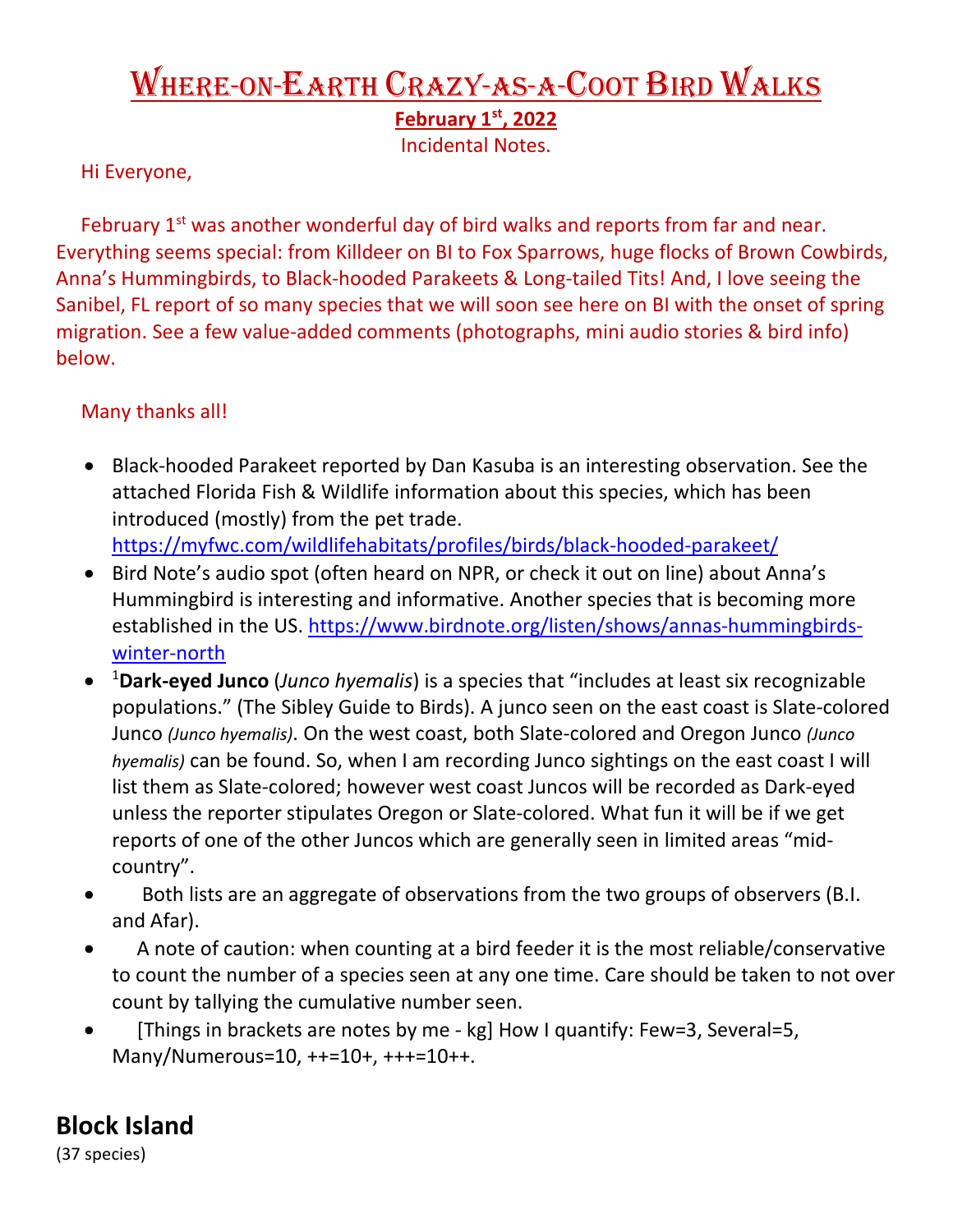Canada Geese – 19 Gadwall – 4 American Black Duck – 12 Mallard  $-13$ Northern Pintail – 1 Green-winged Teal – 3 Ring-necked Duck – 11 Common Eider – 1 Common Goldeneye – 2 Ring-necked Pheasant – 1 Wild (feral) Turkey – 6 Common Loon – 1 Norther Harrier – 3 Sharp-shinned Hawk – 3 Killdeer – 5 Herring Gull  $-1$ Mourning Dove – 26 Red-bellied Woodpecker – 1 Downy Woodpecker – 5 Blue Jay  $-22$ American Crow – 21 Black-capped Chickadee – 14 Carolina Wren – 14 American Robin – 8 Gray Catbird – 3 European Starling – 19 Yellow-rumped Warbler – 3 Field Sparrow – 1 Song Sparrow – 9 Swamp Sparrow – 1 White-throated Sparrow – 25 Slate-colored Junco – 4 Northern Cardinal – 20 Red-winged Blackbird – 4 Common grackle – 5 House Finch – 22 House Sparrow – 21

**From Afar** South Kingston, RI; Westport, MA; Cos Cob, Connecticut; Brooklyn, NY; Sanibel & Sarasota, FL; Seattle, WA; Sedbergh, England. (88 +/-1 species )

Trumpeter Swan – 1 American Wigeon – 5 Mallard  $-10$ Blue-winged Teal – 12 Pied-billed Grebe – 5 Brown Pelican – 5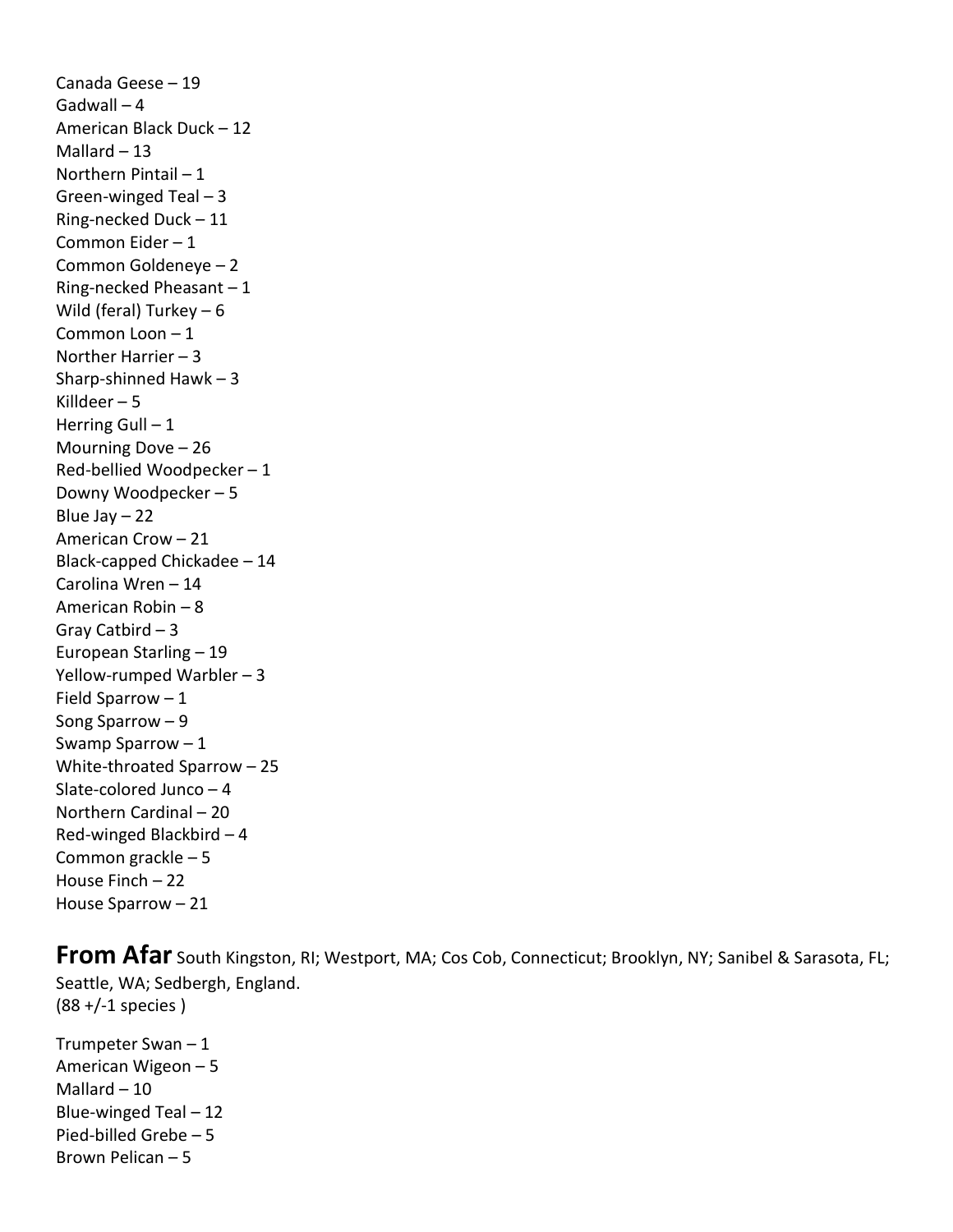American White Pelican – 14 Double-crested Cormorant – 3 Anhinga – 2 Least Bittern – 1 Great Blue Heron – 2 \*Grey Heron – 2 Great Egret – 6 Snowy Egret – 3 Little Blue Heron – 3 Tricolored Heron – 3 Cattle Egret – 13 Yellow-crowned Night-heron – 3 Black-crowned Night-heron – 3 Glossy Ibis  $-50+/-$ White Ibis  $-8$ Ibis species  $-3$ Roseate Spoonbill – 3 Turkey Vulture – 13 Vulture species – 1 Osprey – 2 Bald Eagle  $-2$ Northern Harrier – 1 Cooper's Hawk – 1 Red-tailed Hawk – 3 Purple Gallinule – 2 Common Gallinule – 12 American Coot – 12 Black-bellied Plover – 3 Killdeer – 1 Willets  $-3$ Dunlin  $-3$ Short-bellied Dowitcher – 3 Laughing Gull  $-3$ Ring-billed Gull - 3 Herring Gull – 50+ Mourning Dove – 10 Rock Pigeon – 1 Common Ground Dove – 2 \*Wood Pigeon **Black-hooded Parakeets – 7**  Barred Owl – 1 Anna's Hummingbird – 1 Belted Kingfisher – 1 Red-bellied Woodpecker – 2 Downy Woodpecker – 2 Hairy Woodpecker – 2 Pileated Woodpecker – 1 Blue-headed Vireo – 1 Blue Jay  $-6$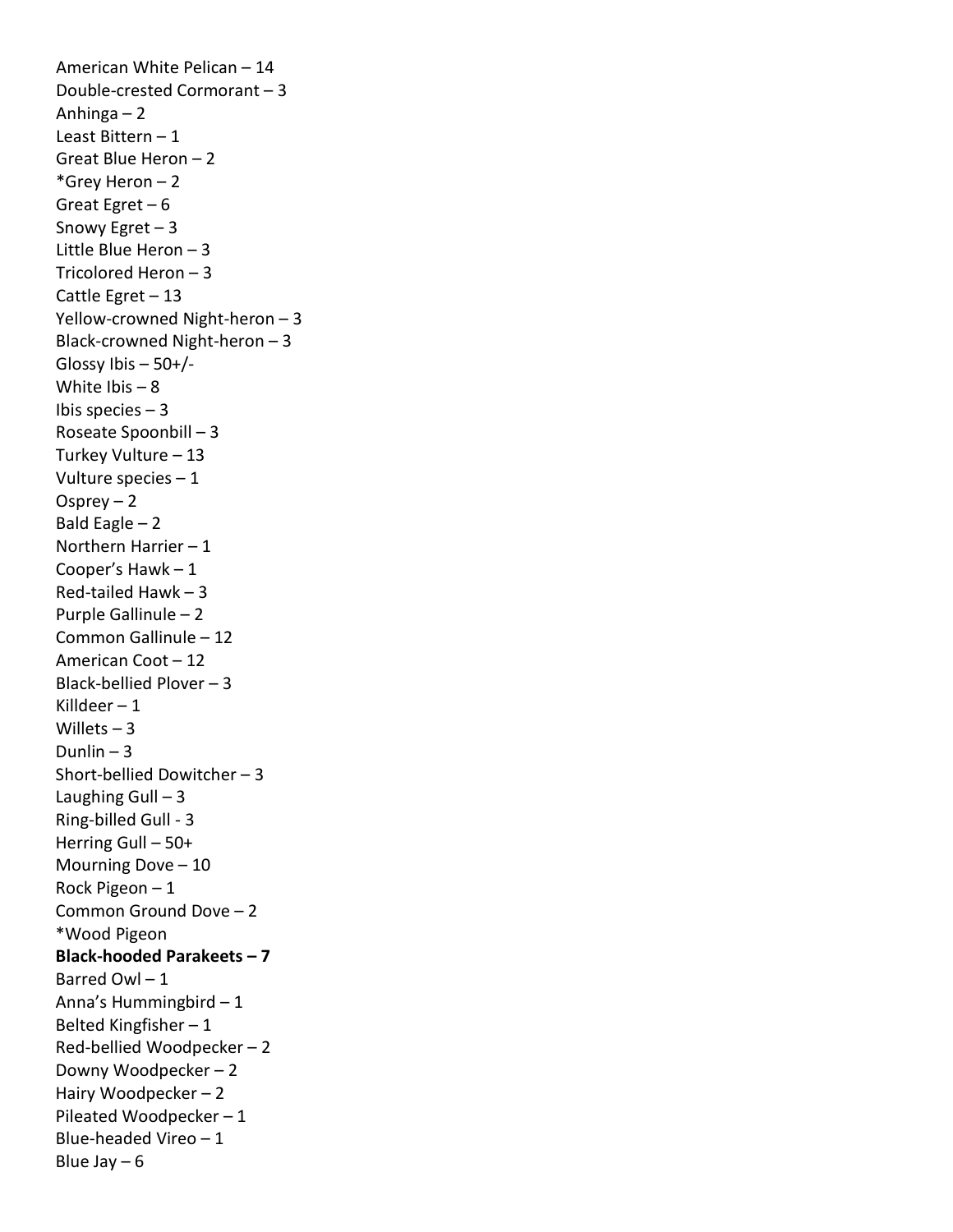American Crow – 23 \*Crow species – galore Purple Martin – 10 Black-capped Chickadee – 11 Tufted Titmouse – 3 \*Long-tailed  $Tit - 3$  $*$ Blue Tit  $-3$ White-breasted Nuthatch  $-1$ Carolina Wren – 2 Blue-gray Gnatcatcher – 6 American Robin – 3  $*$ Robin – 1 \*Blackbirds – 3 Northern Mockingbird – 2 European Starling – 8 Common Yellowthroat – 1 Palm Warbler – 3 Pine Warbler – 4 Amer. Tree Sparrow – 1 Fox Sparrow – 2 Song Sparrow – 2 White-throated Sparrow – 1 Slate-colored<sup>1</sup> Junco  $-25$ Northern Cardinal – 7 Painted Bunting – 5 Red-winged Blackbird – 1 Yellow-headed Blackbird – 1 Common Grackle – 50+ Brown-headed Cowbird – 60+ Boat-tail Grackle – 8 House Finch – 8 American Goldfinch – 2 House Sparrow – 8 \*LBJ – 20+ (Little Brown Job)

\*European species

**Cathy Joyce & Nigel Grindley** Hello Kim, Here is our back-yard bird list for yesterday. (Mostly of birds at or around our feeders - sunflower, thistle and suet.) Mourning dove: 3, Downy woodpecker: 2 (1m, 1f) in morning, 3m in afternoon, Blue jay: 4, American crow: 4, Black-capped chickadee: 3, Carolina wren: 2, American Robin: 1, Field sparrow: 1, Song sparrow: 3, White-throated sparrow: 15, Junco: 2, Cardinal: 13 (9m, 4f), House finch: 4 (1m, 3f), House sparrow: 6. Cheers, Cathy & Nigel

**Crazy-as-a-Coot Bird Walkers** eBird report: Block Island--Cooneymus Rd, Washington, Rhode Island, US Feb 1, 2022 8:00 AM - 9:15 AM. Protocol: Traveling 0.25 mile(s). Checklist Comments: Cold - 26F and windy from NE. Snow on the land and roads, and ponds frozen over - except a small area of open water at Cooneymus Swamp. We met briefly at Setter's Rock but changed venue because of harsh weather conditions. However, we did include a few sea birds spotted at Settlers' Rock in the list. Some birds were seen at a feeder along Cooneymus Rd. The recorded wild turkeys were actually feral turkeys originating from the McCabe property in the area. Participants: Cathy Joyce, Nigel Grindley, Heather Hatfield, Vicki Butlevska, Susan Matheke, Amy Keeler, Austin Morin, and Kim G. 27 species: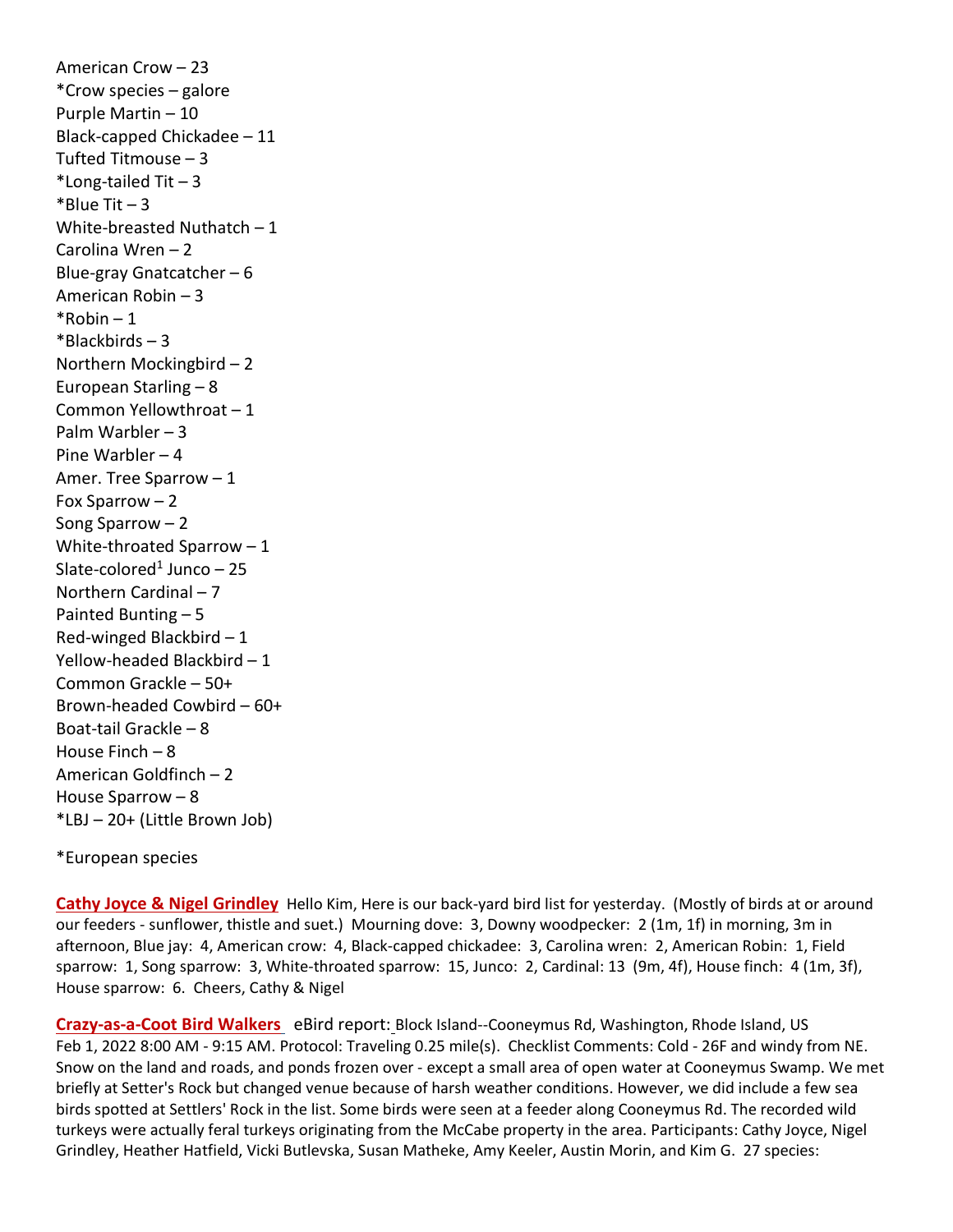Gadwall 4, Mallard 11, American Black Duck 12, Northern Pintail 1, Green-winged Teal 3, Ring-necked Duck 11, Common Eider 1, Common Goldeneye 2, Wild Turkey 6, Mourning Dove 12, Herring Gull 1, Common Loon 1, Northern Harrier 3, Sharp-shinned Hawk 1, Blue Jay 7, American Crow 8, Black-capped Chickadee 4, Carolina Wren 7, European Starling 3, Gray Catbird 3, American Robin 7, White-throated Sparrow 2, Song Sparrow 2, Swamp Sparrow 1, Common Grackle 2, Yellow-rumped Warbler 3, Northern Cardinal 4

**Curt Milton** Here is my report from the Seattle Where-on-Earth Bird Walk for today, Feb. 1: I went to the Union Bay Natural Area this morning as I usually. Temperatures were in the upper 30s and the sky had a light overcast. I'm having to use my computer glasses while my regular frames are in getting new lenses. These glasses aren't the best for longdistance spotting so my numbers were down!

 And now the birds! Anna's Hummingbird: 1 (in my neighborhood), Black-capped Chickadee: I saw one but heard many, Great Blue Heron: 1 … my first of 2022! Mallard: numerous, American Crow: numerous, Trumpeter Swan: 1, Rock Pigeon: 1, American Robin: 1, American Wigeon: several, American Coot: numerous. Thank you for organizing this! Curt

**Dan Kasuba** – Greetings Kim and hello to everyone. I discovered a new place here in Sarasota FL called Celery fields (former farm in the 1920s) which is now 300 acres of ponds, wetlands, fields and 1 large hill.

A treat here in flat Florida! The nature preserve adjoins the Sarasota Audubon society with bird houses and feeders and some amazing sightings! Date was 2/1, 9-11 AM.

5 painted buntings, 3 male, 2 female[at feeder]. 1 least bittern, 1 killdeer, 1 common yellowthroat, 1 blue headed vireo, 2 purple and 12 common galinules,50 or so glossy and 8 white ibises,11 white and 2 brown pelicans,2 bald eagles,1 Northern harrier, many purple martins[birdhouse], and many brown headedcowbirds, 1 yellow headed blackbird,8 boattailed grackles, 6 blue gray gnatcatchers, 4 pine warblers, 7 black hooded parakeets, 6 great and 13 cattle egrets, 1 GBH, many turkey vultures,2 pied billed grebes, 2 anhingas,12 blue winged teal,2 American coots,1 osprey, 2 mockingbirds,1 Cooper's hawk, 2 common ground doves and 1 kingfisher. Thanks and enjoy!

**Josie Merck** – Hi Kim! Birds From yesterday: A Pair of red tails speaking and dancing overhead! / blue jay/Many juncos/ mr and Mrs cardinal/ downy woodpecker/ fox Sparrow/ song sparrow/ red bellied woodpecker/ pileated woodpecker/crow/ vulture. Heat wave at 42' F here....all subject to change... $\odot$ 

**Kim Gaffett** – Going about my day on BI: Home feeder, yard, pond & neighbor field. Mallards 2, Canada Geese 19, Blue Jay 2, Mourning Dove 2, Downy Woodpecker 1, E. starling 8, BC Chickadee 1, N. Cardinal 2, Song Sparrow 4, White-throated Sparrow 3, Slate-colored Junco 2, Red-winged Blackbird 4, House Finch 4, House Sparrow 3

**Laura Rosenzweig** – Hi Kim Sorry this is late but I kept forgetting to look up what I saw the other day — it was Wednesday rather than Tuesday because Tuesday was a wash out. I'm happy to report however that I saw something new, to me — three beautiful long-tailed tits!! (picture not mine) [See Below]

 So the list goes as follows: Long-tailed Tit x 3 , Grey Heron x 2, Blackbirds, Robins — there's always at least one around the garden, year-round, Blue Tits, Wood Pigeon. Plus: Crows galore, always, every day of the year, and a flock of 20+ LBJs that zipped over my head as I was walking along the embankment at dusk. I have no idea what they were, they looked like they wanted to get somewhere fast!

 There are now many birds singing whenever we have a bright early morning and we've recently seen many skeins of geese flying in V formations very high up, heading northwest in general.

I'll keep my eyes peeled as spring approaches. Laura x

**Lauren Miller-Donnelly** – Hi Kim, It has been a great few days for backyard birds with the snow on the ground. I cleared a few areas under the cedar trees out back and have been getting so many Fox Sparrows. The day after the storm we had 7! Here is my list from the feeders yesterday 2/1 before work: Mourning Dove 7, Red-tailed Hawk 1, Red-bellied Woodpecker 1, Downy Woodpecker 1, Blue Jay 2, American Crow 9, Carolina Wren 1, European Starling 4, American Robin 2, House Sparrow 2, House Finch 8, American Goldfinch 2, Fox Sparrow 1, Dark-eyed Junco 10, Red-winged Blackbird 1, & then to close out the day a BARRED OWL came to check out the open patches, too. We saw it around 7:15PM. so cool! take care, Lauren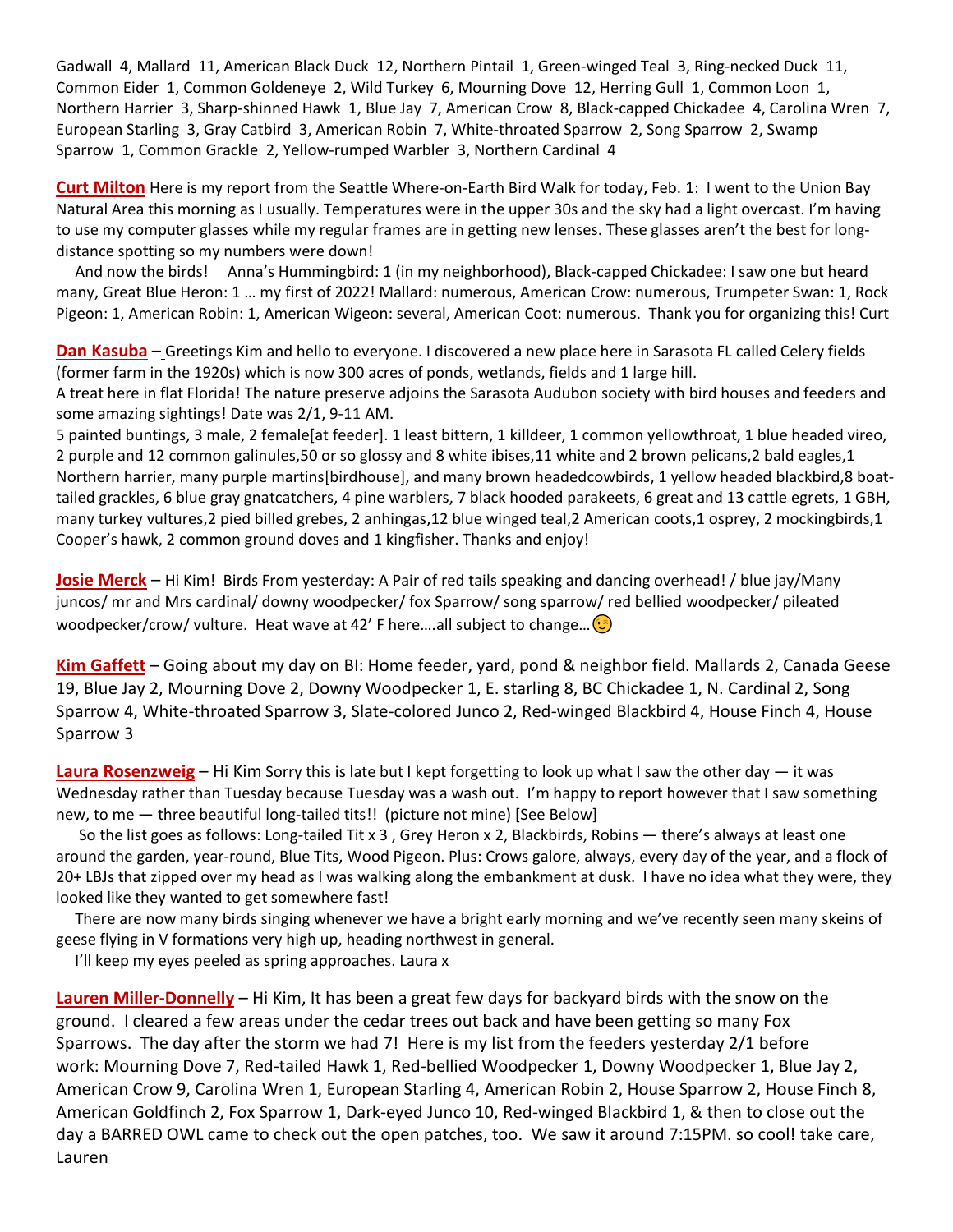**Mary Lutz** – Dear Kim: The birds were hiding today as I went for a short, cold walk in the snow here in Brooklyn. Only 6 house sparrows chirping in an evergreen euonymus bush. Hardly counts, does it? Anyway, happy Groundhog day tomorrow. Wish I was there for the census. All the best, Mary Lutz

**Polly & Sam Huntington** – Hi Kim, Hope it's not too late to get our Tuesday list to you! We are on Sanibel, and enjoying the variety of bird and plant life here, not to mention the warm weather. The snowstorm on Block must have been awesome.

We will try to remember to catch your Wednesday Walks, and do the next Tuesday bird count on the 15th, but meanwhile we enjoy your articles in the Block Island Times. Polly and Sam Huntington Bird List 2/1/22 Sanibel, Florida

So many of the birds we see here we have seen on Block in their summer wardrobes. Palm Warbler, Great Egret, Double-crested Cormorant, Roseate Spoonbill, Snowy Egret, Dunlin, Ibis, Turkey Vulture, Laughing Gull, Ring-billed Gull, Brown Pelican, American White Pelican, Willet, Little Blue Heron, Yellow-crowned Night-Heron, Black-crowned Night-Heron, Black-bellied Plover, Pied-billed Grebe, Tricolored Heron, Osprey, Shortbilled Dowitcher. [In lieu of actual numbers of individuals I have counted 3 for each species – as a conservative, likely undercount. -kg]

**Susan Matheke** – Going about the day at Ball Farm. 5 Killdeer, 7 Starlings, 1 Carolina wren, 3 Mourning Dove, 1 Downey woodpecker, 10 Sparrows maybe House i am not good on sparrows, plain brown/gray

**Tom Fetherston** Hi Kim – It was another day with something out of the ordinary, at least for here. I didn't stray from home, so everything is either my yard or Worden's Pond, noted with WP. Estimated group sizes are marked with \* and as usual, I only counted multiples of a species if I either saw them simultaneously or the birds were different sexes.

 What is different from my previous lists is that there have been large mixed flocks of brown-headed cowbirds and common grackles, with a few starlings riding shotgun that descend on mass around the feeders like a gang of outlaws on a frontier town. The local sparrows, titmice, jays and other birds either leave right away or get pushed out. I was surprised the blue jays didn't put up much of a fight, also surprised that the mourning doves did. The flock or flocks, not sure which, would gather in the surrounding trees, drop in and take over the place. Just as quickly they'd spook and fly off, allowing the other birds to return. This occurred throughout the day. Not sure if it's because their usual foraging areas are covered with snow, but I haven't seen such aggregations this year.

Worden's Pond is iced over, once again only the hardy gulls were sitting out there.

Here's my list: Northern cardinal (5), Slate-colored junco (5), Carolina wren, Song sparrow, Hairy woodpecker (2), Blue jay (3), Mourning dove (3), Common grackle (50\*), Brown-headed cowbird (50\*), European starling (4), American crow (3), Black-capped chickadee, Tufted titmouse (3), Tree sparrow [Nice! -kg], White-throated sparrow, White-breasted nuthatch, Herring gull WP (50\*). Cheers, Fether

**Vicki Butlevska** - At my west side (BI) home bird feeder: 5 white throat sparrows, 14 house finches, 1 blue Jay, 3 Cardinals, 1 Downy woodpecker, 1 Red bellied woodpecker, 3 grackles ?, 2 House sparrow, 4 Carolina wren, 1 Am. Crow, 1 starling, 2 chickadees, 8 Mourning doves, 1 pheasant.